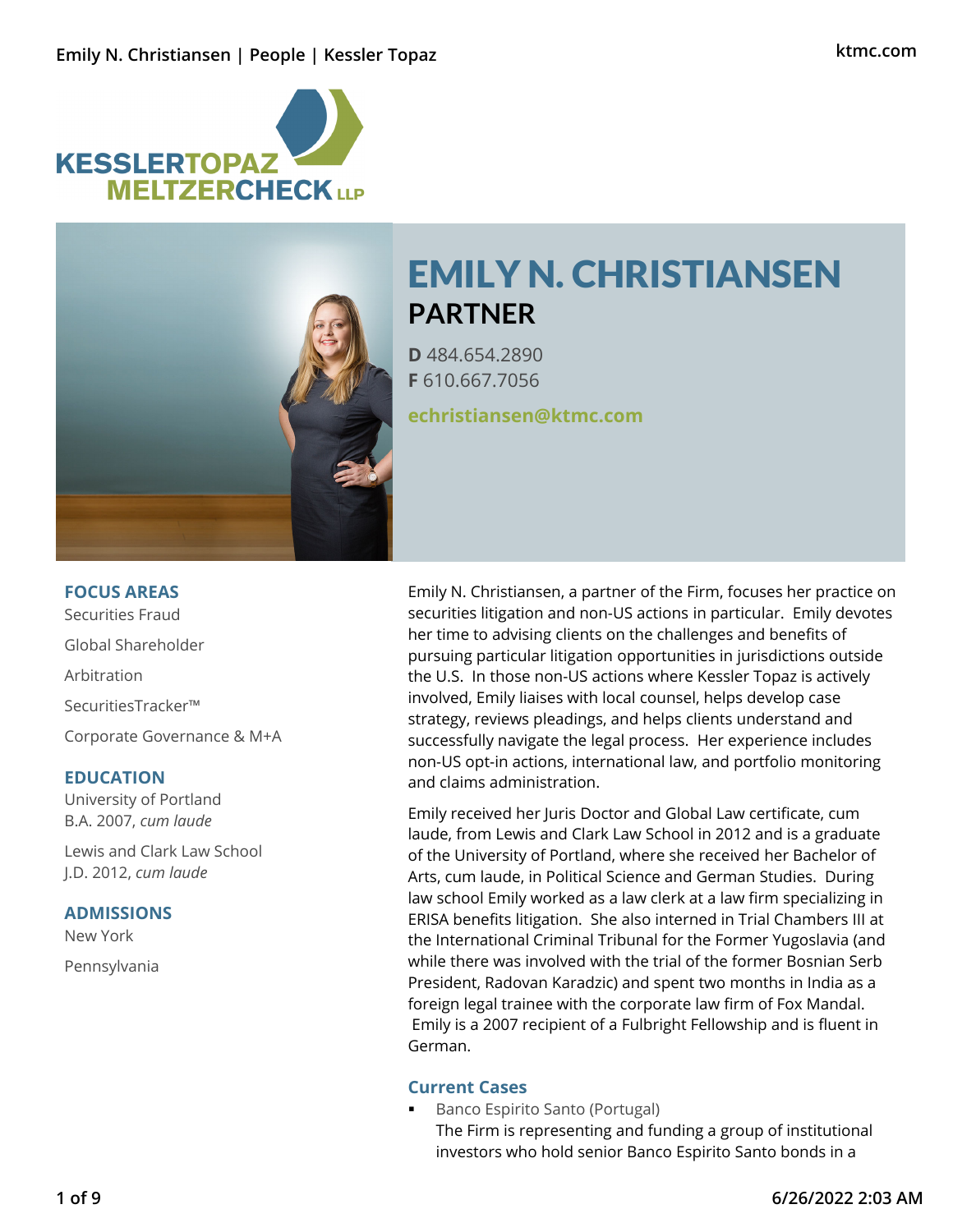recently filed action against the Bank of Portugal. The action is an administrative challenge against the Bank of Portugal's December 29, 2015 decision to re-transfer certain senior notes from Novo Banco S.A. back to the now defunct Banco Espirito Santo. When Banco Espirito Santo collapsed in August of 2014, the Bank of Portugal created a new bank, Novo Banco, and transferred all assets and some bonds to Novo Banco. On December 29, 2015, the Bank of Portugal decided to retransfer €2 billion worth of bonds from Novo Banco (which has assets) back to Banco Espirito Santo (which has no assets and is currently in bankruptcy proceedings). The result is that bondholders lost at least 90% of the value of their bonds. This case is ongoing.

BHP Billiton Limited (Australia)

The Firm is representing and funding a number of institutional investors in securities litigation in Australia against BHP Billiton Limited ("BHP") and certain of its executives. BHP is an Australian-headquartered, multi-national company that serves as the world's largest diversified mining and mineral resources company. The case against BHP alleges that BHP knew or should have known as early as 2013 that there was a significant risk that its Fundão mining waste dam at the Germano iron ore mine in Brazil would collapse (which it ultimately did on November 5, 2015 and caused a toxic mudslide that swept away a village, killed 19 people, and caused permanent environmental damage). The Firm, its partners and its Australian lawyers filed proceedings on May 31, 2018. After entertaining carriage motions, the Australian court ultimately ordered the Firm's group to serve as co-lead in the case.

Deutsche Postbank (Germany)

The Firm is representing and funding a number of institutional investors in securities litigation in Germany against Deutsche Bank AG ("Deutsche Bank"). In September 2008, Deutsche Bank entered into an agreement with Deutsche Post to acquire Deutsche Post's majority share (50% +1 of the total outstanding shares) of Deutsche Postbank, one of Germany's largest banks and financial service providers. The case against Deutsche Bank alleges that Deutsche Bank violated German law (which requires that a mandatory tender offer be made once an acquirer crosses a threshold of owning 30% of the company it is seeking to acquire) because it did not issue a public tender offer for shares of Deutsche Postbank until 18 months after Deutsche Bank paid the majority of the purchase price to Deutsche Post. By delaying the tender offer, Deutsche Bank benefitted from market changes that allowed it to make a tender offer significantly lower than the price would have been had it made a timely tender offer. The facts leading to the allegations were discovered during the course of separate appraisal action proceedings brought by the German investor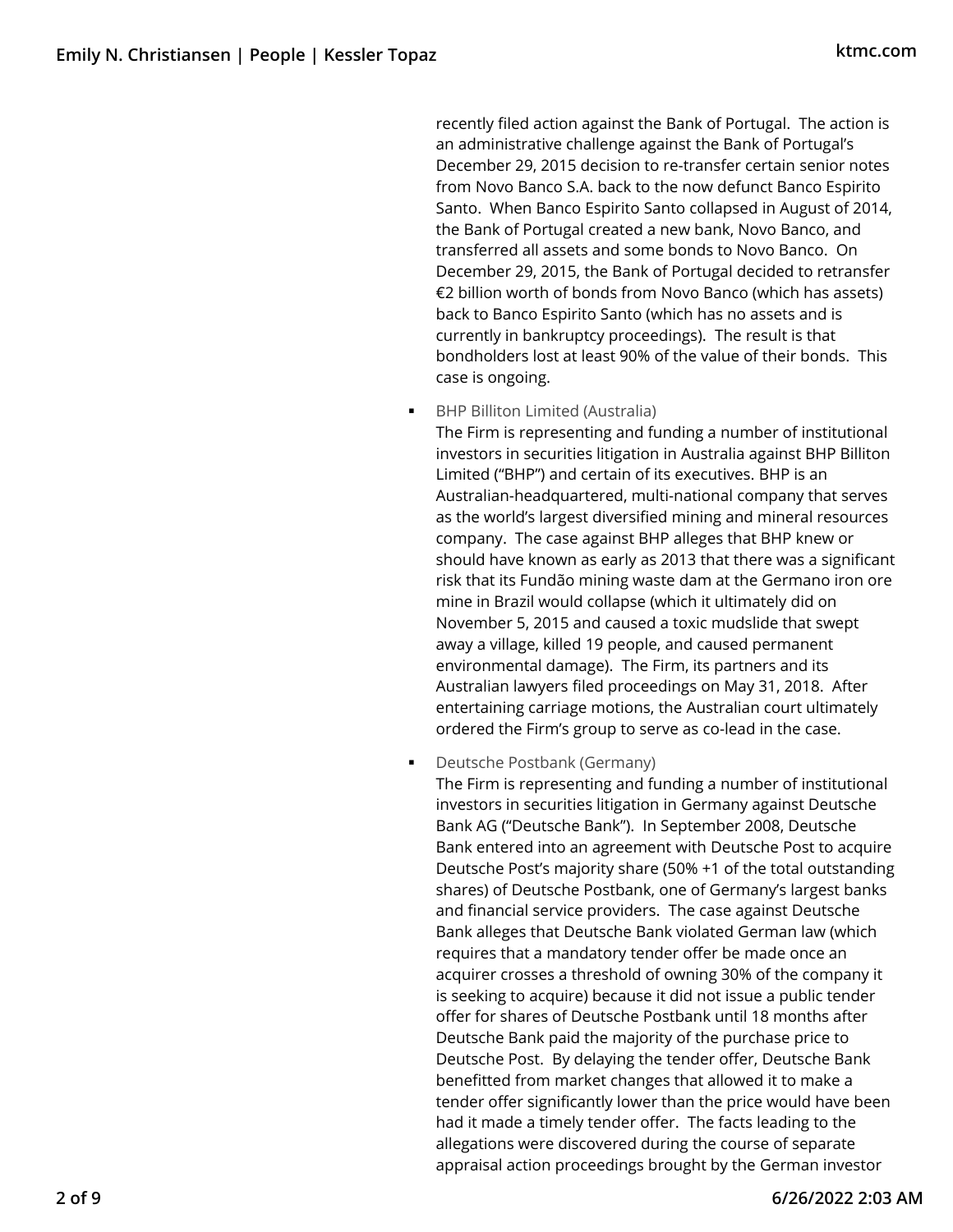Effecten-Spiegel AG against Deutsche Bank. The Firm and its local German counsel filed two waves of complaints on behalf of institutional investors: one on April 3, 2017, and the other on December 15, 2017.

- Mitsubishi Motors Corporation (Japan) The Firm is representing and funding a number of institutional investors in a securities case in Tokyo, Japan against Mitsubishi Motors Corporation. The case against Mitsubishi arises from Mitsubishi's April 20, 2016 revelation that it had falsely reported the fuel consumption of certain models of its vehicles to the Japanese regulators since 2013. In late June of 2017, Kessler Topaz, its partners, and Japanese counsel filed a complaint in Tokyo on behalf of more than 100 institutional investors. The case is ongoing.
- Nissan Motors Corporation (Japan) The Firm is representing and funding over 100 institutional investors in securities litigation in Japan against Nissan Motors Corporation ("Nissan"). On November 19, 2018, Nissan's former Chairman and CEO, Carlos Ghosn, was arrested in Japan over allegations of financial misconduct. A subsequent internal investigation at Nissan found not only the financial wrongdoings of Ghosn and other executives, but also a lack of adequate internal checks and balances and other effective corporate governance measures at Nissan over a period of many years. The case against Nissan alleges that misconduct and lack of adequate internal measures also resulted in the Company violating Japanese securities and tort laws and causing damages to the Company's investors. On June 22, 2020, the Firm and its local Japanese lawyers filed the first wave complaint and submitted demand letters to the Company on behalf of investors.
- Petrobras (Petróleo Brasileiro S.A.) (Brazil) Kessler Topaz and its partners are representing and funding nearly 100 institutional investors in an arbitration against Petrobras before the Market Arbitration Chamber of Brazil. The arbitration stems from the largest corruption scandal in Brazilian history in which an investigation (dubbed "Operation Car Wash") revealed that former executives of Petrobras, the Brazilian state-run energy company, had falsely inflated the value of certain projects for their own profit and to pay bribes and kickbacks to politicians. The arbitration is ongoing.
- Steinhoff International Holdings (The Netherlands) On February 15, 2022, following three years of complex multiparty investigations, litigations, and court approvals by the District Court of Amsterdam and the High Court of South Africa, a \$1.6 billion global settlement became effective with Steinhoff International Holdings N.V. and the former Steinhoff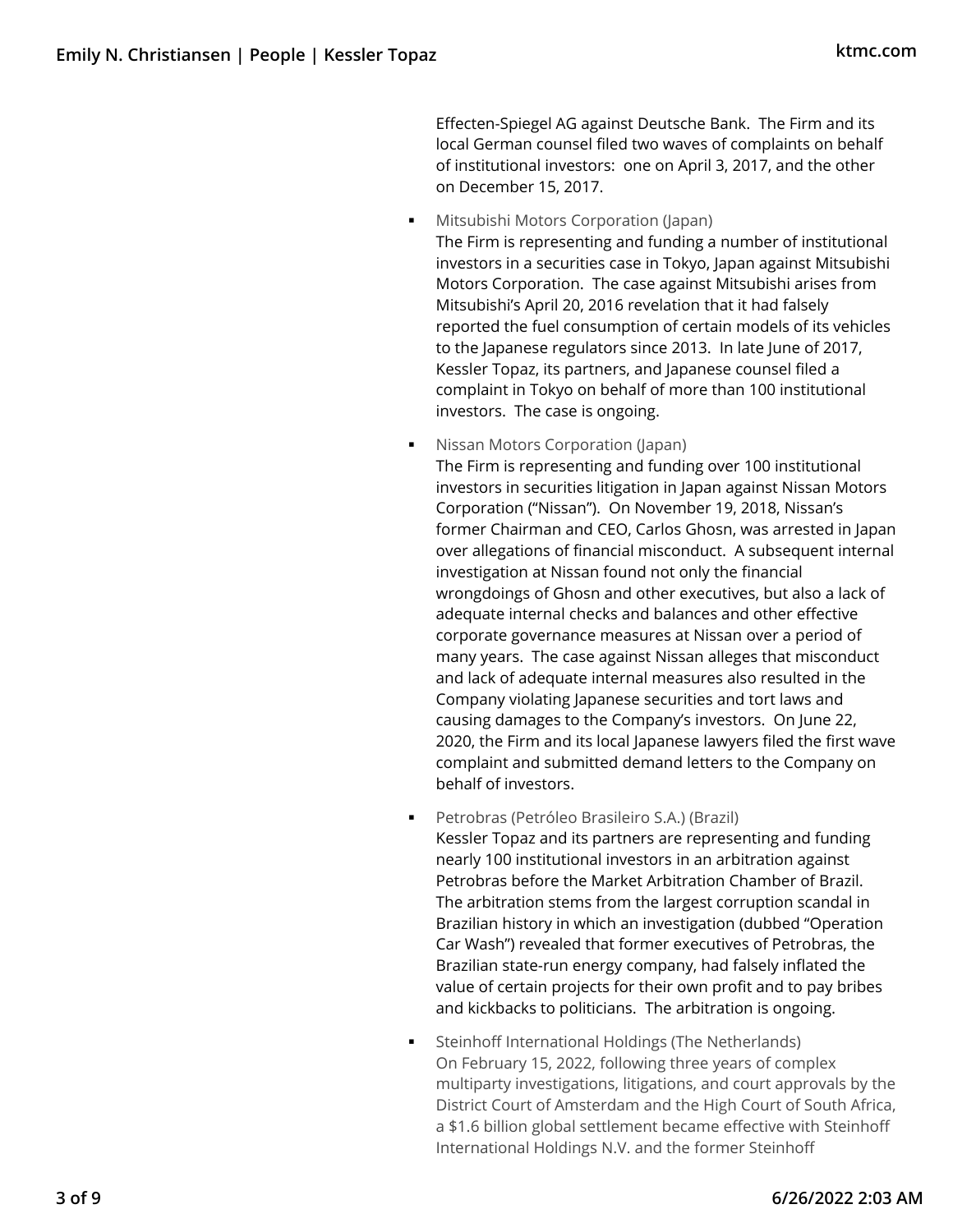International Holdings Proprietary Limited (together "Steinhoff"), Steinhoff's auditor Deloitte & Touche South Africa and Deloitte Accountants B.V., and Steinhoff's former directors and officers and their D&O insurers. The settlement is the largest securities settlement outside the United States to date. It resolves claims brought by Steinhoff common stock shareholders before courts in the Netherlands, Germany, and South Africa for losses they sustained as a result of the Company's December 2017 revelation that it had discovered accounting irregularities and that it had overstated profits by \$7.4 billion between 2009 and 2017. Kessler Topaz, representing over 40 institutional investors from around the globe, initially filed legal action in the Netherlands seeking recovery of investor losses and a judicial examination.

Toshiba Corporation (Japan)

The Firm is representing and funding a number of institutional investors in securities litigation in Tokyo, Japan against Toshiba Corporation. The case against Toshiba arises from a series of disclosures Toshiba made beginning on April 3, 2015 regarding a discovery of accounting irregularities that ultimately led to a ¥38 billion net loss for FY 2014/2015 and a revision of its pretax profit figures dating back to 2008. The Firm, its partners, and Japanese counsel filed a complaint on behalf of a large group of investors in late March of 2017. The case is ongoing.

Vivendi Universal, S.A. (France)

The Firm is representing and funding a number of institutional investors in a direct action in Paris, France, against Vivendi Universal, S.A. and Jean-Marie Messier (Vivendi's former CEO) arising from the facts tried in the securities class action *In re Vivendi Universal Securities Litigation* in the Southern District of New York. We represent investors who purchased Vivendi's securities on the Paris Bourse and whose claims were excluded from the U.S. litigation due to the Supreme Court's decision in *Morrison*. A trial has recently concluded and we await a ruling from the Court.

Volkswagen AG (Germany)

Kessler Topaz is currently representing and funding a group of over 500 institutional investors in securities litigation in Germany against Volkswagen and Porsche concerning Volkswagen's "dieselgate" emissions scandal that caused substantial monetary damages to Volkswagen and Porsche shareholders. The Firm, its partners, and German counsel filed three separate group complaints between March 2016 and May 2017, alleging a total of approximately €5 billion in damages. Altogether the Firm's group is the largest group of investors pursuing action against Volkswagen and the claims represent more than 50% of the total claims filed in Germany against Volkswagen. The proceedings in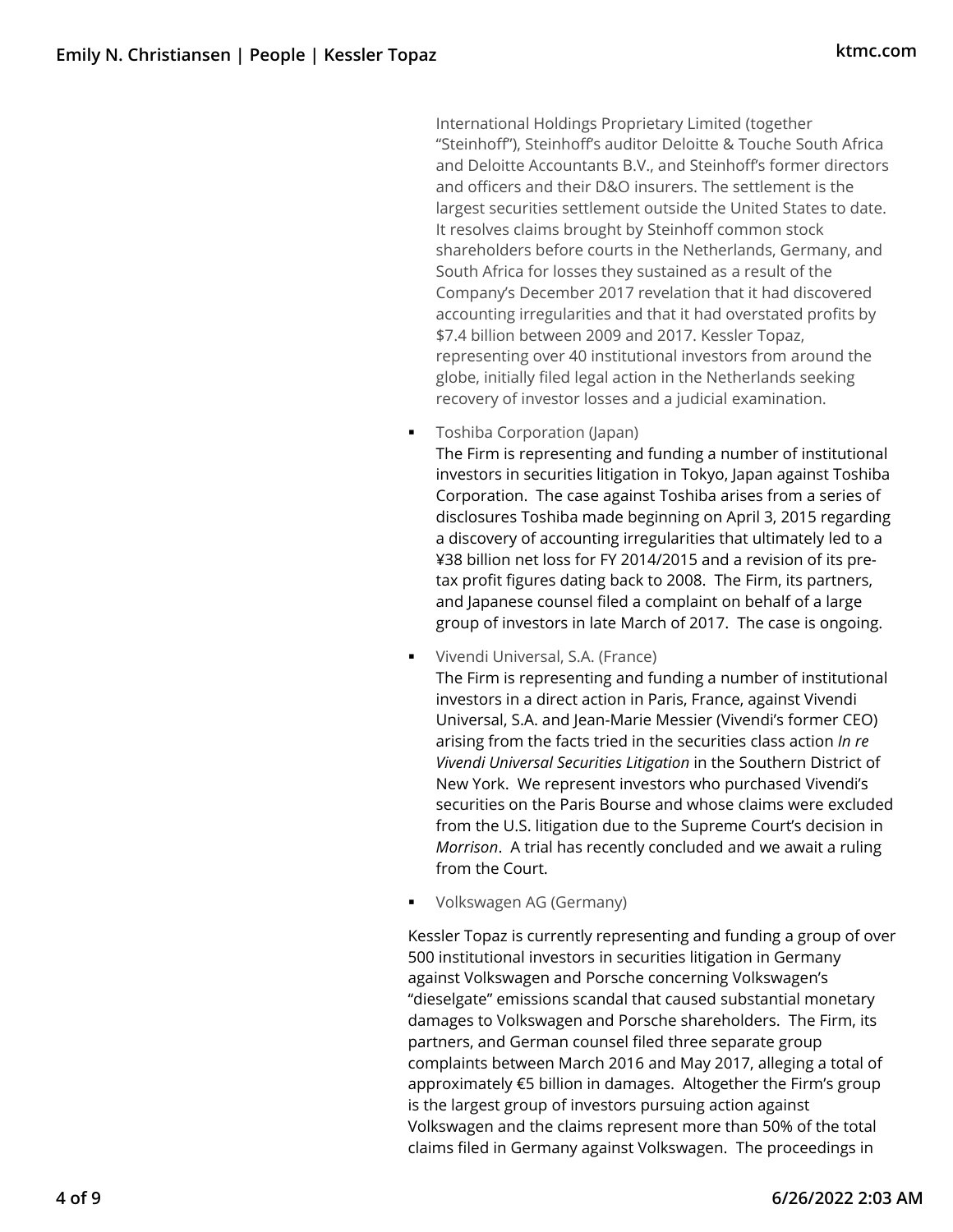Germany are being adjudicated via the German model case proceeding system (or "KapMuG") and the court appointed Deka Investments, one of the plaintiffs in our group of over 500 investors, to serve as the model plaintiff. The court will utilize the KapMuG model case proceedings in order to make a determination on common issues of law and fact that apply to all investors who filed suit against Volkswagen. The parties are currently exchanging briefing and oral hearings are ongoing.

#### **Settled**

**Fortis Bank** 

In a case arising out of the subprime mortgage crisis, Kessler Topaz, on behalf of a number of large institutional investors, sued Fortis Bank, N.V. (Fortis) and its successor companies BNP Paribas and Ageas NL for fraud in connection with the company's failed 2007 attempt to acquire Dutch bank ABN Amro Holding NV (ABN Amro). Our lawsuit alleged that Fortis misrepresented the value of its collateralized debt obligations, its exposure to subprime-related mortgage-backed securities, and the extent to which the decision to acquire ABN Amro jeopardized its solvency. After the acquisition failed, Fortis encountered financial difficulties and broke up in the fall of 2008. Its investors lost as much as 90% of the value of their investments. Our lawsuit survived rigorous jurisdictional challenges in the Netherlands Court of Appeals, and proceedings on the merits were pending when we were able to successfully negotiate a \$1. billion multiparty settlement (including other plaintiff groups in the Netherlands and Belgium). The settlement was the largest settlement in Europe to date. Because of the Dutch procedural mechanism for collective settlements (known as the "WCAM"), all investors, including also those who had not participated in lawsuits against the company, were eligible to file claims for a portion of the settlement proceedings. However, Kessler Topaz's clients and other investors who had directly pursued litigation against the company and driven the settlement negotiations received settlement payouts more than a year before other eligible Fortis investors.

Olympus Corporation

Obtained an 11 billion yen (\$92 million) settlement in an action filed in Japan over an accounting scandal—one of the largest securities-fraud recoveries ever in that country, if not the largest.

In 2011, former Olympus CEO and whistleblower Michael Woodford revealed that Olympus had hidden more than \$1 billion in losses through a series of sham transactions, many of which involved "paying" exorbitant fees for financial advice. Olympus was forced to restate five years of earnings, and three of its executives pled guilty to the fraud. We represented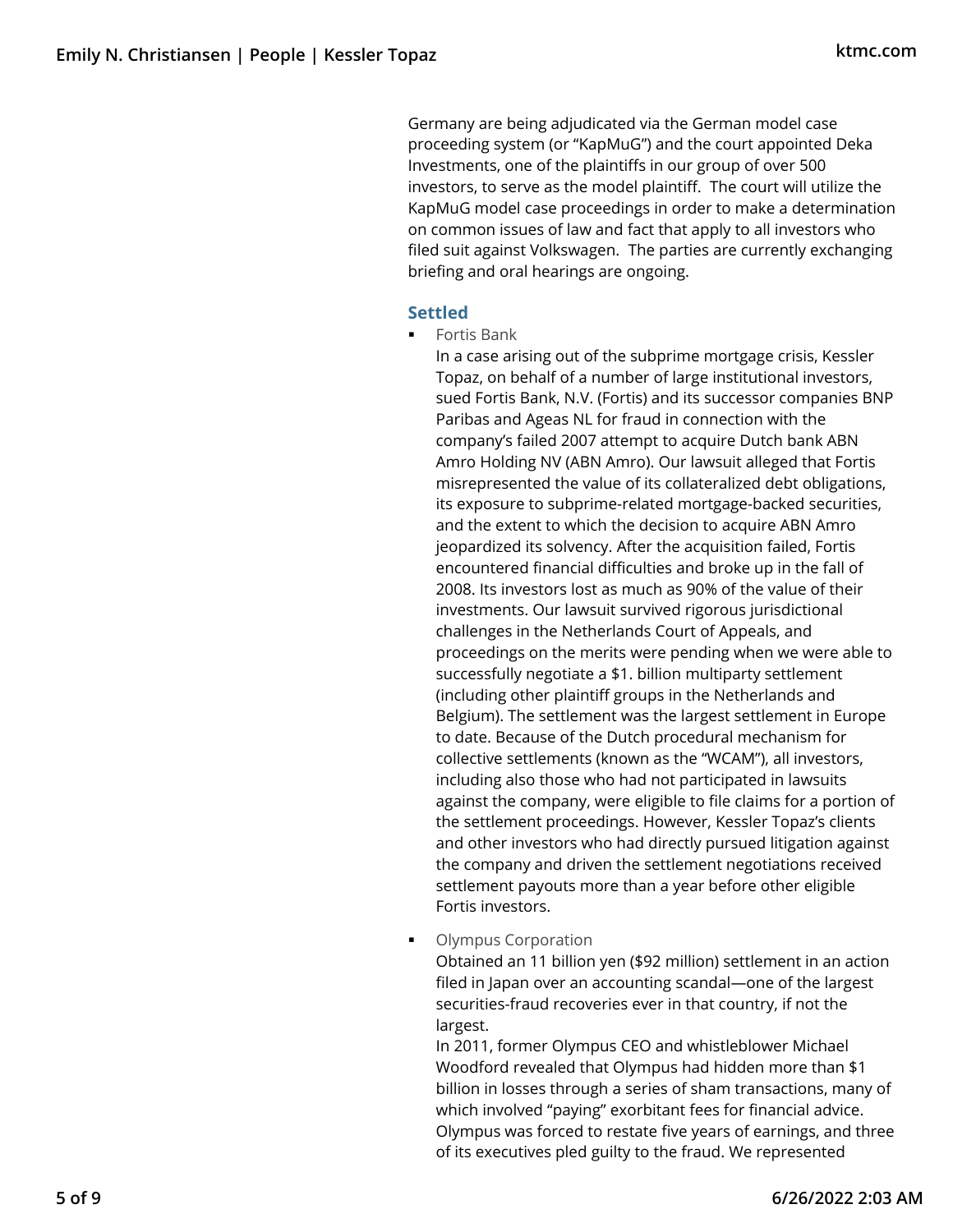defrauded shareholders in proceedings in Tokyo alleging that Olympus and its officers had violated their duties under Japanese Company Law. Following a two-day mediation, we reached a settlement agreement for 11 billion yen.

■ Royal Bank of Scotland

Recovered £267 million on behalf of a group of institutional investors who participated in the Group Litigation Order (GLO) proceedings against the Royal Bank of Scotland (RBS). The entire GLO settled for approximately £900 million. At the time it was resolved, the settlement of the GLO was the largest securities settlement in UK history.

Working with UK counsel, we represented a group of institutional investors in a UK case alleging that RBS misled investors about its exposure to subprime-related assets, collateralized debt obligations, and the inflated value of its assets in connection with a £13 billion Rights Offering that was completed in June 2008. Just months later, in September 2008, RBS failed and had to be bailed out by the UK government. Investors who purchased shares in the Rights Offering lost nearly 90 percent of the value of that investment. Our clients, and investors who were part of other investors groups with which we worked closely, lost billions in connection with the Rights Offering purchases and subsequent RBS collapse. RBS's write-downs and reported full-year net loss for 2008, represented the largest loss ever for a UK-based company and the largest for any commercial bank in the world. After the initial September 2008 bailout, the UK government bailed out RBS on two subsequent occasions, becoming an 82% shareholder of the company.

Royal Dutch Shell

On behalf of investors in European-based shares of Royal Dutch Shell, recovered more than \$350 million in a class settlement of claims related to the company's announced recategorizations and/or restatement of certain oil and gas reserves.

The settlement was the first of its kind under Dutch law and arguably began the trend of bringing securities class actions in numerous jurisdictions around the globe.

 Theodoros Adamakopoulos and Others v. Republic of Cyprus, International Centre for the ICSID Case No. ARB/15/49

Kessler Topaz is co-counsel in an investment treaty arbitration on behalf of nearly 1000 claimants against the Republic of Cyprus before the International Centre for the Settlement of Investment Disputes ("ICSID").

Claimants, nationals of Greece and Luxembourg, were all depositors or bondholders of either Cyprus Popular Bank (also known as Marfin Popular Bank or Laiki Bank) or the Bank of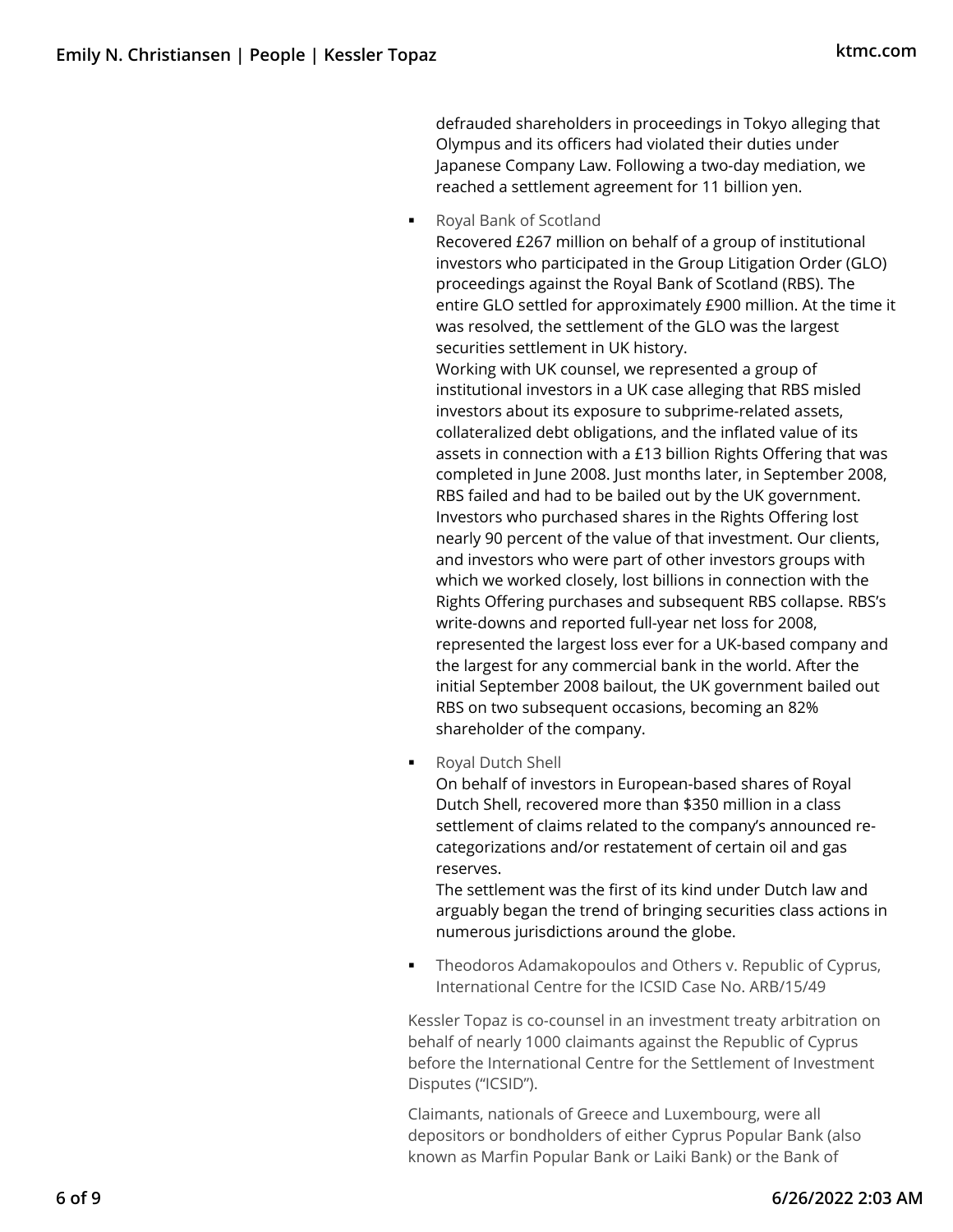Cyprus, and suffered substantial losses when their bonds/deposits were confiscated as part of Cyprus' response (known as "Plan B") to the Cypriot financial crisis. Claimants allege that Cyprus violated its obligations under two bilateral investment treaties (the Cyprus-Greece BIT and the Belgo-Luxembourg Economic Union – Cyprus BIT). In response to the claims filed by the Claimants, Cyprus contested ICSID's jurisdiction to hear the dispute. On February 7, 2020, in a 2-1 majority opinion, the ICSID Tribunal determined that it has proper jurisdiction over the dispute. The decision is significant in that it involves claims by a number of claimants that is well in excess of most other mass ICSID arbitrations (including being larger than two out of the three cases pursued by bondholders against Argentina following Argentina's debt crisis in the 2000s). The dispute will now proceed to the merits stage.

#### **News**

- **March 16, 2022 Kessler Topaz is Proud to Recognize and** Honor Women's History Month by Profiling our Female Partners and Recognizing the Amazing Work They Do | Emily Christiansen, Partner
- October 15, 2020 Kessler Topaz is Pleased to Announce that Emily N. Christiansen Has Been Named a Fellow of the American Bar Foundation
- **February 12, 2020 Groundbreaking ICSID Arbitration Decision**
- November 5, 2015 10 Years Removed from Cox & Thomas: A Survey of the Claims Filing Landscape for U.S. and Non-U.S. Securities Litigation Recoveries
- May 1, 2015 2014 Year in Review: Significant Legal Developments in Class Action and Shareholder Litigation Outside the United States
- April 1, 2015 The Sixth Annual Evolving Fiduciary Obligations of Pension Plans
- September 1, 2014 Recent Developments in Australian Class Actions
- April 1, 2014 The Ninth Annual Rights and Responsibilities of International Investors Conference: A Recap
- April 1, 2014 Ontario Courts Appear Willing to Assert Jurisdiction in Securities Class Actions Even When the Securities Were Not Purchased on a Canadian Exchange

# **Speaking Engagements**

 Panelist on "What Does It Mean To Be A Litigant? A Blunt Discussion Of The Work and Resources Involved" Litigation & Governance: Trends for Nordic Asset Managers & Owners,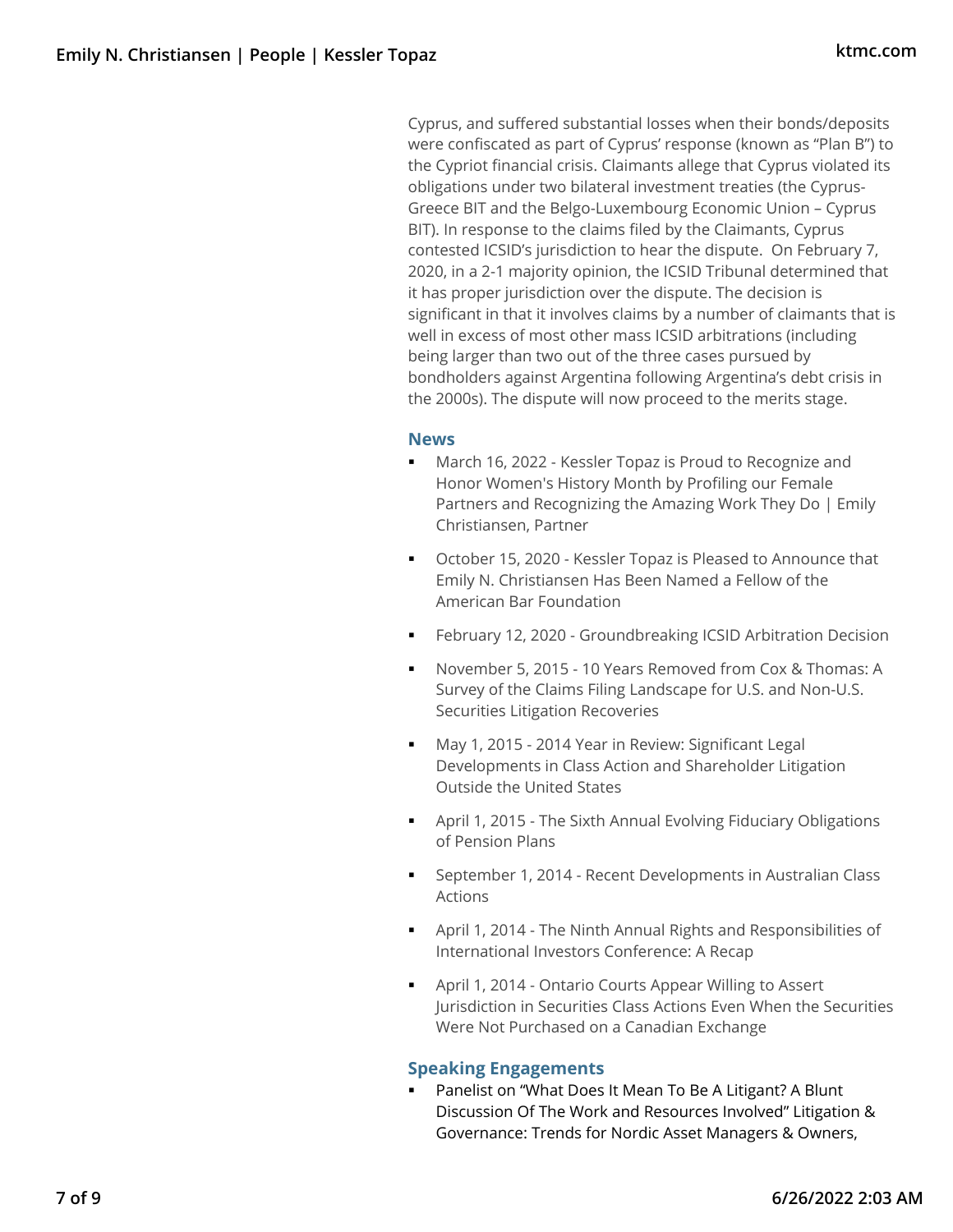September 12, 2019, Copenhagen, Denmark

- Panelist on "Lessons learned from Volkswagen" 4th Annual IBA Corporate Governance Conference, December 7-8, 2017, Frankfurt, Germany
- **Moderator/Speaker on "Volkswagen: An Uneven Race",** American Bar Association Webinar, June 15, 2016
- Moderator/Speaker and Program Chair of "Securities Litigation Under the Japanese Financial Instruments and Exchange Act and in Other Asian Countries: Progress and Predictions" 2016 American Bar Association Section of International Law Fall Meeting, October 21, 2016. Tokyo, Japan
- Moderator and Program Chair of "A Carrot or a Stick: What is the Best Approach for Encouraging and Shaping Corporate Social Responsibility Policies?" 2014 American Bar Association Section of International Law Spring Meeting, April 2, 2014, New York
- Moderator and Program Chair of "Collective Action: Pension Plan Involvement in Class Actions" Benefits Without Borders: Global Pension and Employee Benefits Lawyers Conference, June 22-24, 2014, Chicago

# **Publications**

Contributor to the Nappa White Paper "Around the World in a Decade: The Evolving Landscape of Securities Litigation Post-Morrison" June 2019

Contributor to the NAPPA White Paper "Post-Morrison: The Global Journey Towards Asset Recovery, June 2016"

Co-author of "Anti-Money Laundering and Counter-Terrorist Finance: Year-in-Review 2015," The American Bar Association Section of International Law Year in Review: 2015, Vol. No. 50 (2016)

Co-author of "International Anti-Money Laundering,"The American Bar Association Section of International Law Year In Review: 2013,Vol. No. 48 (2014)

Co-author of "Corporate Social Responsibility," The American Bar Association Section of International Law Year In Review: 2013,Vol. No. 48 (2014)

#### **Awards/Rankings**

- Fulbright Fellowship (2007-2008)
- **EXECOLD Place in the Davis Wright Tremaine International Law** Writing Competition (2011)
- Winner of Best Memorial at the Jessup International Moot Court Mid-Atlantic Regional Competition (2012) Quarterfinalist